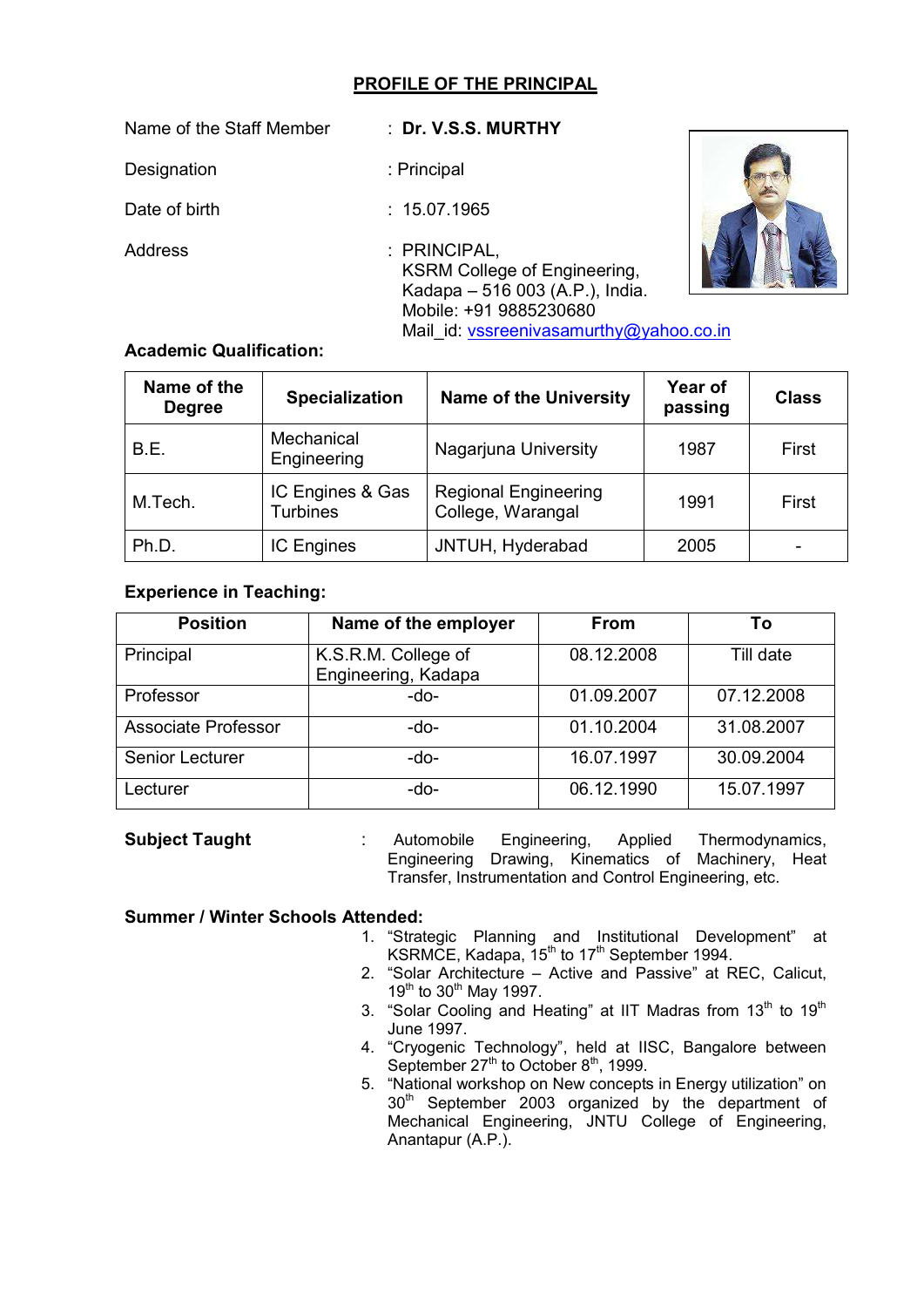**Paper Published:**

- **International Journals (07)** 1. "Performance Evaluation of LHRCI Engine using vegetable oils", Int. Journal of Multi displ. Research & Adves in Engineering, IJMRAE, Vol.1, No.1, Nov.2009, pp.53-70.
	- 2. "CNC Part Programming and cost analysis on Vertical Machining centre", International Journal of Modem Engineering Research, Vol.3, July-Aug, 2013, pp.1783- 1785.
	- 3. "Performance, emissions and combustion characteristics of a low heat rejection super charged engine using Thumba oil, International Journal of Mechanical Engineering Research, ISSN 2249-0019, Vol.3, No.3 (2013), pp.239-248.
	- 4. "Effect of Pilot fuel quantity on the performance and emission characteristics of a pre-mixed CNG-Diesel dual Fuel model engine", IOSR Journal of Mechanical and Civil Engineering, 2278-1684, P-ISSN 2320-334X, Vol.9, Issue 2 (Sep-Oct 2013), pp. 01 – 09.
	- 5. "Design and Fabrication of Kids Bike", International Organization of Scientific Research, Vol.12, Issue 6, Nov-Dec, 2015, pp.01-14.
	- 6. "Fabrication of a Model GO-KART (with low cost)", International Organization of Scientific Research, Vol.12, Issue 6, Nov-Dec, 2015, pp. 24-30.
	- 7. "Performance evaluation of some Biodiesel blends in an insulated Engine", International Journal on recent technologies in Mechanical and Electrical Engineering, Vol.3, issue 5, May 2016 (www. Ijrmee.org)
- **National Journals (02)** 1. "Three zone model to predict the performance of a 4stroke direct injection diesel engine" Journal of Engineering Today, Volume VII, October 2005, pp.20-23.
	- 2. "An Expert System on fault diagnosis in Boiler Section of Thermal Power Station", Industrial Engineering Journal (Accepted for Publication but waiting for the proceedings)
- **International Conference (04)** 1. "Analysis of turbo machinery flows using streamline<br>curvature technique" International conference, International Coimbatore,  $10-12^{th}$  January 2000, pp.283-290.
	- 2. Challenges ahead-need for the multidimensional modeling of IC engines" – International conference, Coimbatore, 10- 12<sup>th</sup> January 2000, pp.277-282.
	- 3. "Feasibility of three dimensional computations to predict in cylinder flow field" at the International Conference, Coimbatore,  $10-12^{th}$  January 2000, pp.304-310, "Won the Best paper award".
	- 4. "Study of emission characteristics of a virgin oil in a semiadiabatic engine" International Conference at JNTU, Hyderabad, December 6-9th 2007, pp.130-135.
- **National Conference (09)** 1. "Distillation plant in combination with coastal based thermal power plant using ocean thermal energy", Osmania University, Hyderabad, March 19<sup>th</sup>, 1995, pp.68-72.
	- 2. "E-Commerce an over view" all India Seminar on Information Technology, Kadapa, 15<sup>th</sup> March 2000, p.69.
	- 3. "Implementation of Information Technology in India" All India Seminar on IT, Kadapa, 15<sup>th</sup> the March 2000, p.74.